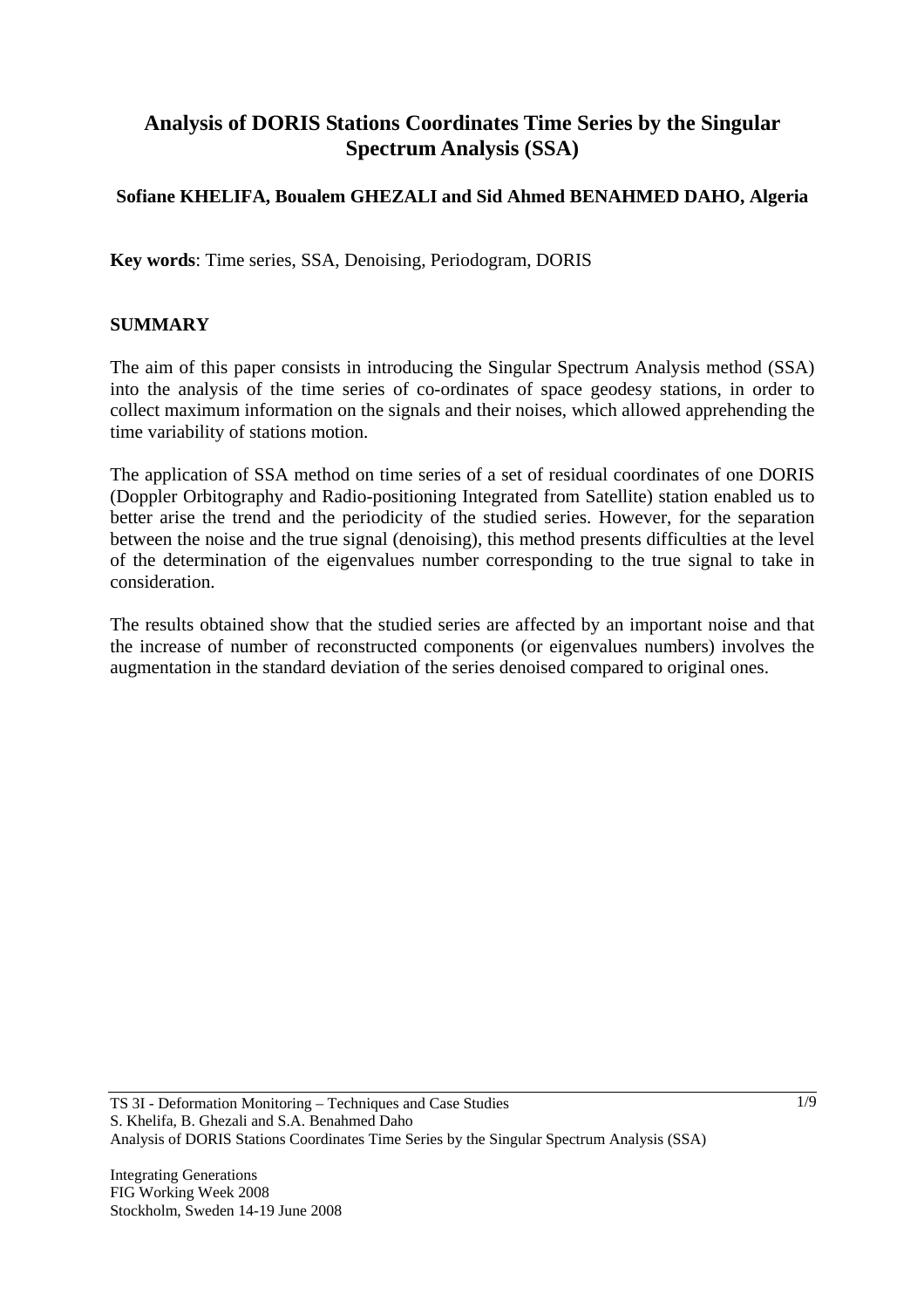## **Analysis of DORIS Stations Coordinates Time Series by the Singular Spectrum Analysis (SSA)**

### **Sofiane KHELIFA, Boualem GHEZALI and Sid Ahmed BENAHMED DAHO, Algeria**

### **1. INTRODUCTION**

The time series occupy a significant place in all the fields of the observation or the datagathering. In the field of geodesy, collected measurements result from various techniques of ground observations (angles, distances) or space (VLBI, SLR/LLR, GPS and DORIS). These measurements are pretreated and affected of a date of measurement. Thus one forms the time series.

The analysis of a time series consists, in general, to recognize to him three types of components [Chatfield, 89], [Dégerine, 04] : a trend (long-term evolution of the series), a seasonal component and a random variation (noise). It is then useful to separate these components, and this for two reasons :

- First is to detect the general growth or decrease of the phenomenon observed. It is also interesting to highlight the possible presence of a periodic variations.

- Second is to remove the phenomenon of its trend and its periodic variations, in order to observe the random phenomenon more easily.

The technique of analysis of this type of time series of stations co-ordinates of space geodesy, presented in this article, rests on method SSA (Singular Spectrum Analysis). The goal is to obtain diagnoses on the signals and the noise which they contain by making the distinction between the "signal noise" and the "true signal" which allows to determine and to quantify the systematic signals such as trend and periodicity.

### **2. SINGULAR SPECTRUM ANALYSIS ( SSA )**

SSA method allows to extract the significant components from a time series (trend, seasonal component and noise). The method is based on calculating the eigenvalues and the eigenvectors of the lag-covariance matrix C formed from the time series  ${X_i}$  i=1...,N and the reconstruction of this time series from the principal eigenvectors [Ghil and al., 02], [Vautard and al., 92] and [Broomhead and al., 86] :

$$
C = \frac{1}{N'} D^t D \text{ with } D = \begin{pmatrix} X_1 & X_2 & \cdots & X_M \\ X_2 & X_3 & \cdots & X_{M+1} \\ \vdots & \vdots & \ddots & \vdots \\ X_{N-M+1} & X_{N-M+2} & \cdots & X_N \end{pmatrix}
$$

M is the lag-covariance and N is the length of the time series.

: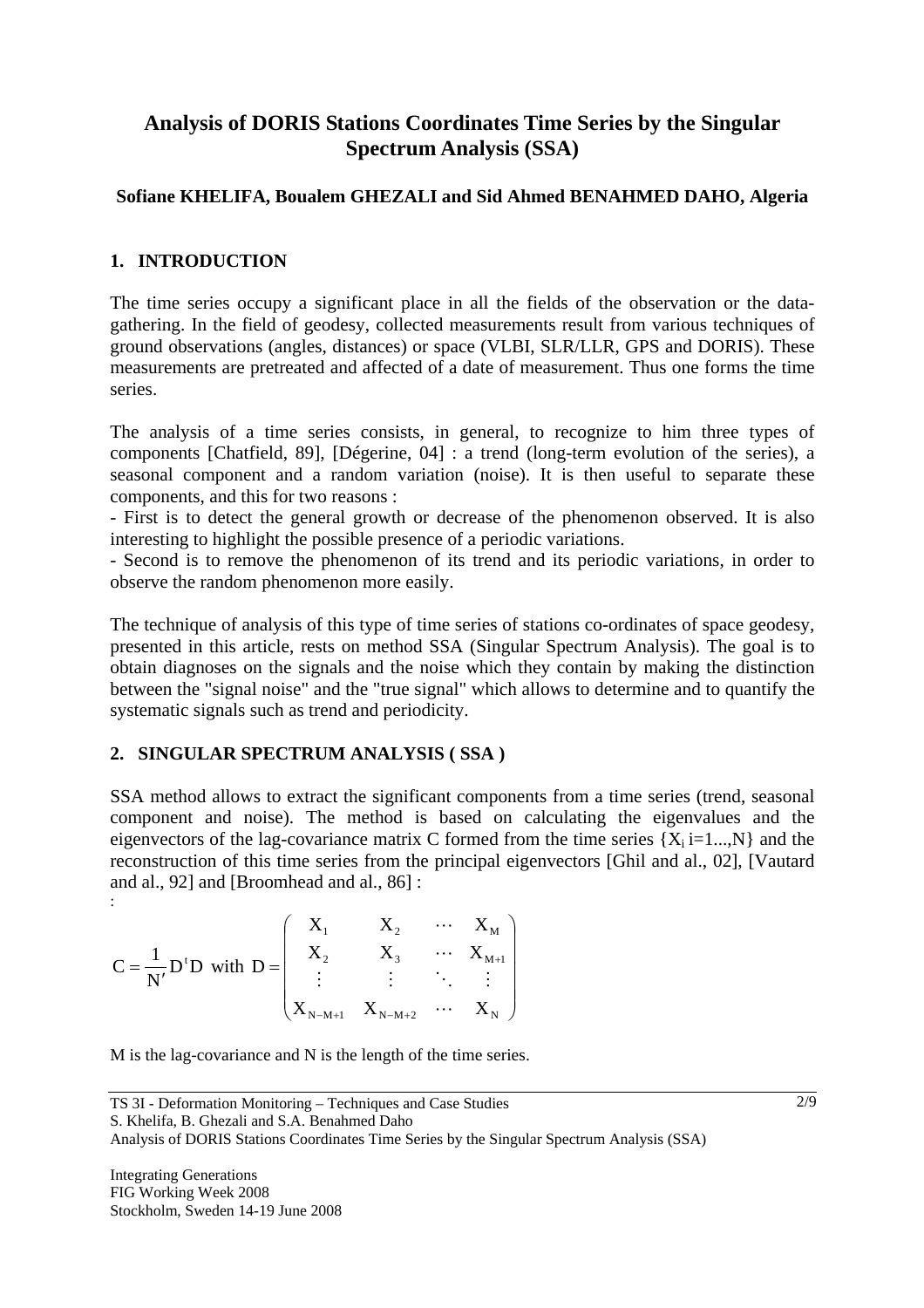Representing the eigenvalues by diagram in descending order, one immediately identifies the isolated and the closed eigenvalues. Thus the theory of the SSA allows to conclude that:

- the signal has a trend if the diagram contains an isolated eigenvalues,
- the signal is periodic if there are two closed eigenvalues, and that
- the small eigenvalues constitute the noise of the signal.

## **3. APPLICATION**

### **3.1 Data Description**

The data used during the processing are constituted of sets of residual coordinates (dN: North component, dE: East component and dH: Vertical component) of the station DORIS (SYPB) (table1) provided by the IGN/JPL analysis centre. These series are expressed in the local geodetic reference frame after removal of the ITRF2000 model of positions and velocities (plate tectonics movement) [Altamimi and al., 2002].

| <b>Station</b><br>acronym | <b>Site</b> | Country    | Data span (years) | Period<br>(vears) | <b>Observations</b><br>number |  |
|---------------------------|-------------|------------|-------------------|-------------------|-------------------------------|--|
| <b>SYPB</b>               | Svowa       | Antarctica | 1999.2-2003.6     | 4.4               | 225                           |  |

**Table 1 :** Data of the DORIS station studied

### **3.2 Results and Analysis**

The SSA application requires a priori the choice of the Lag-covariance *M* which depends on the periodicity of the signal. This periodicity is estimated by the means of the power spectral density (periodogram), given by the equation 1. The most significant peaks of the power spectral density (PSD) explain the existence of the dominant cycles in the series.

$$
S_x(f) = \frac{1}{N} |TFD\left\{X(n)\right\}^2 = \frac{1}{N} \left| \sum_{n=1}^{N} X(n) e^{-2i\pi n} \right|^2 \tag{1}
$$

N is the length of the series, *TFD* is the discrete Fourier transform of the series  $\{X_n, n=1...N\}$ and *f* is the frequency of the signal :  $f \in \{n/N ; n=1...N\}$ .

The PSD graphs of the series according to the Northern component (dN) (figure 1) and the vertical component (dH) (figure 3), shows one peak much more significant of 52 weeks (one year); what explain that the two series have a dominant cyclical component. However, the PSD of the component (dE) (figure 2), revealed a peak at 15 weeks and a peak at 52 weeks.

The PSD of the three studied series (dN, dE and dH) shows that there is a more or less significant systematic peak at one year.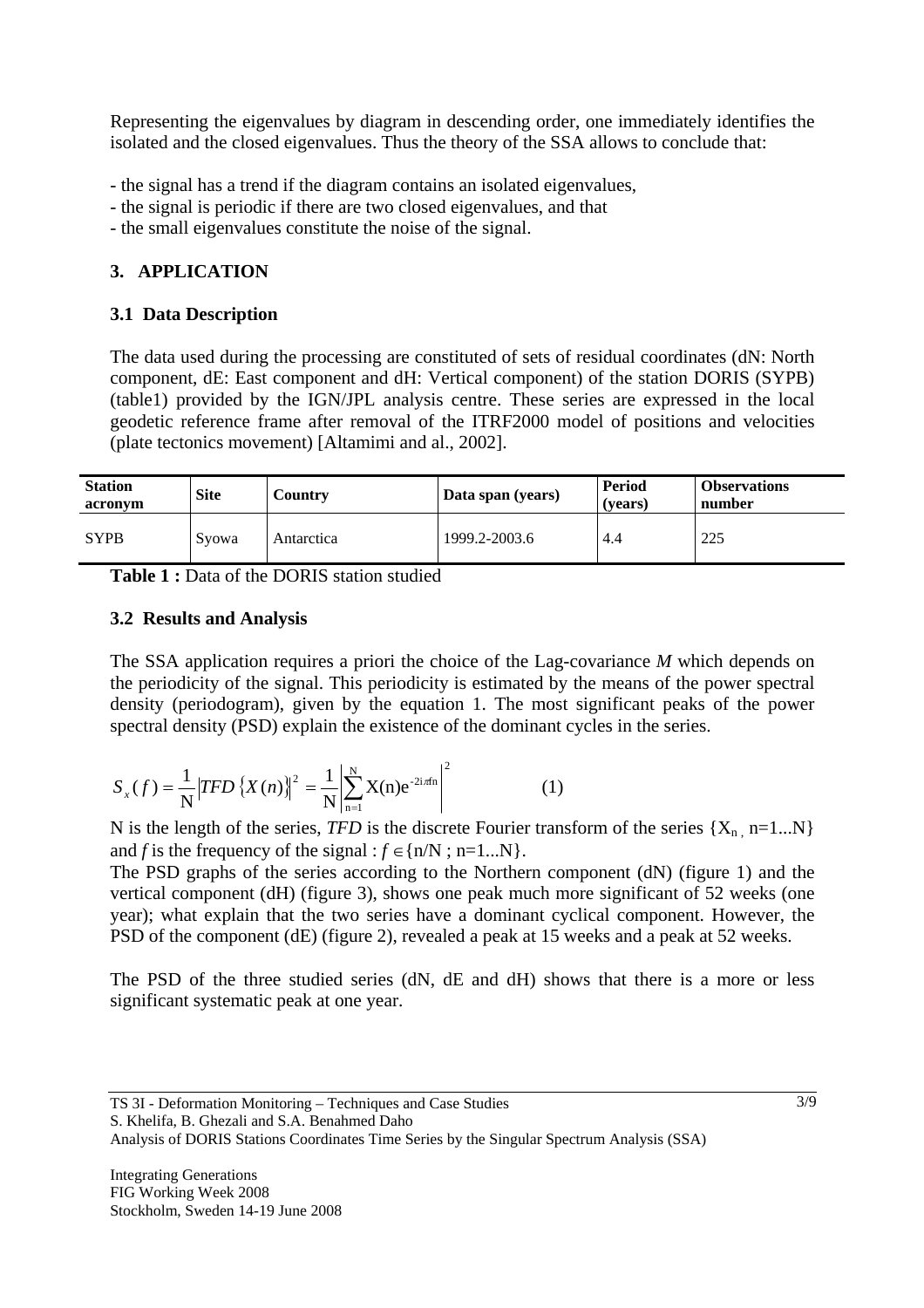

**Figure 3** : Periodogram of the series (dH)

For a lag-covariance  $M=52$  weeks, the diagram of the eigenvalues (figure 4 and 5) shows two close eigenvalues which are clearly detached from the 50 remaining ones, which indicates a dominant periodic component with a partial variance of 41% for the series (dN) and of 46% for the series (dH). The third eigenvalue which is well separated from the others indicates the signature of a trend with a partial variance of 7% for the two series (dN) and (dH). The remaining eigenvalues correspond to a significant noise and are characterized by much lower values forming a flat floor or a soft slope.



**Figure 4** : Diagram of the 52 eigenvalues and superposition of the series (dN) with the principal components

4/9

TS 3I - Deformation Monitoring – Techniques and Case Studies S. Khelifa, B. Ghezali and S.A. Benahmed Daho Analysis of DORIS Stations Coordinates Time Series by the Singular Spectrum Analysis (SSA)

Integrating Generations FIG Working Week 2008 Stockholm, Sweden 14-19 June 2008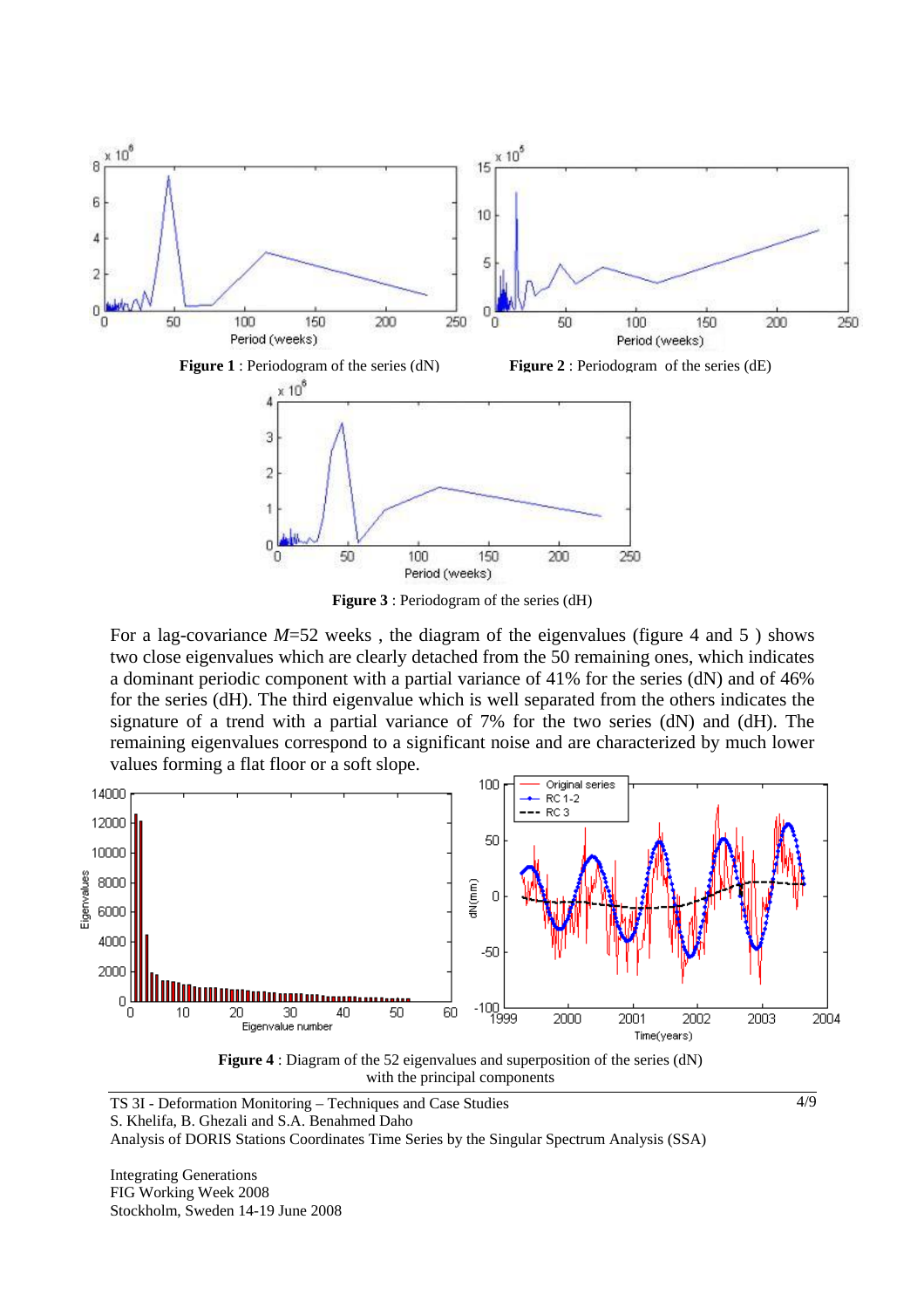

**Figure 5** : Diagram of the 52 eigenvalues and superposition of the series (dH) with the principal components



**Figure 6** : Diagram of the 52 eigenvalues and superposition of the series (dE) with the principal components

For a lag-covariance *M*=52 weeks, it results from the diagram (figure 6) two pairs of close eigenvalues (four first) which are low detached from the other remaining values, which indicate the existence of two periodic components. The first reconstructed component RC 1-2 based on the first both EOFs explains 16% of the signal while the second RC 3-4 explains only 12%. It arise from the first component a quasi periodic signal and for the second component, there is no periodic signal.

The SSA enabled, also, to determine the noise affecting the series by projecting the original series on the non principal directions (low eigenvalues), or to extract from the initial series, the series reconstructed on the basis of principal component. However, for the separation between noise and true signal (denoising), this method presents difficulties at the level of the determination of the number of eigenvalues (corresponding to the true signal) to take into account (table2).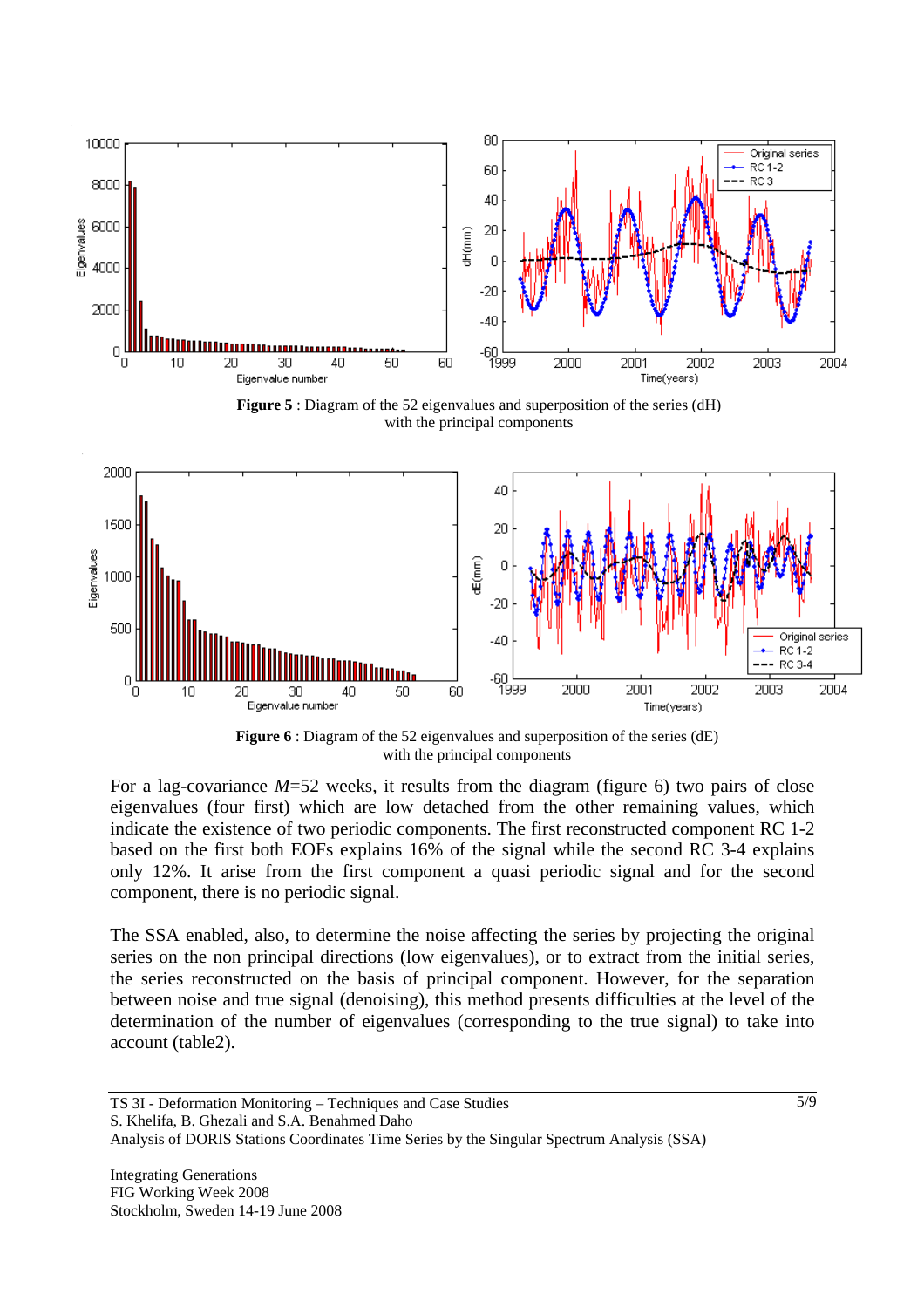| <b>Series</b> | <b>Reconstructed Components</b>                  | partial | <b>Variance Standard</b><br>deviation |
|---------------|--------------------------------------------------|---------|---------------------------------------|
| dN            | $RC 1-2$                                         | 41      | 33                                    |
|               | <b>RC</b> 1-2 et <b>RC</b> 3                     | 48      | 35                                    |
|               | RC 1-2, RC 3 et RC 4-5                           | 54      | 37                                    |
| dE            | $RC 1-2$                                         | 16      | 12                                    |
|               | RC 1-2 et RC 3-4                                 | 27      | 15                                    |
|               | RC 1-2, RC 3-41et RC 5-6                         | 37      | 17                                    |
|               | RC 1-2, RC 3-4, RC 5-6 et RC 7-8                 | 45      | 20                                    |
|               | RC 1-2, RC 3-4, RC 5-6, RC 7-8 et RC 9           | 49      | 21                                    |
|               | RC 1-2, RC 3-4, RC 5-6, RC 7-8, RC 9 et RC 10-11 | 54      | 22                                    |
| dH            | $RC 1-2$                                         | 46      | 25                                    |
|               | <b>RC</b> 1-2 et <b>RC</b> 3                     | 53      | 27                                    |
|               | RC 1-2, RC 3 et RC 4                             | 56      | 27                                    |
|               | RC 1-2, RC 3, RC 4 et RC 5,6                     | 60      | 28                                    |

**Table 2 :** Variances partial and standard deviation of the reconstructed components

The following figures (7, 8 and 9) represent the original series (dN, dE and dH) and denoised series on the basis of sum of the reconstructed components, respectively, (RC 1-2, RC 3, RC 4-5), (RC 1-2, RC 3-4, RC 5-6, RC 7-8, RC 9, RC 10,11) and (RC 1-2, RC 3, RC 4, RC 5-6) of which theirs variances partial are listed in table 2. They are about 54% for the series (dN and dH) and of 60% for the series (dE).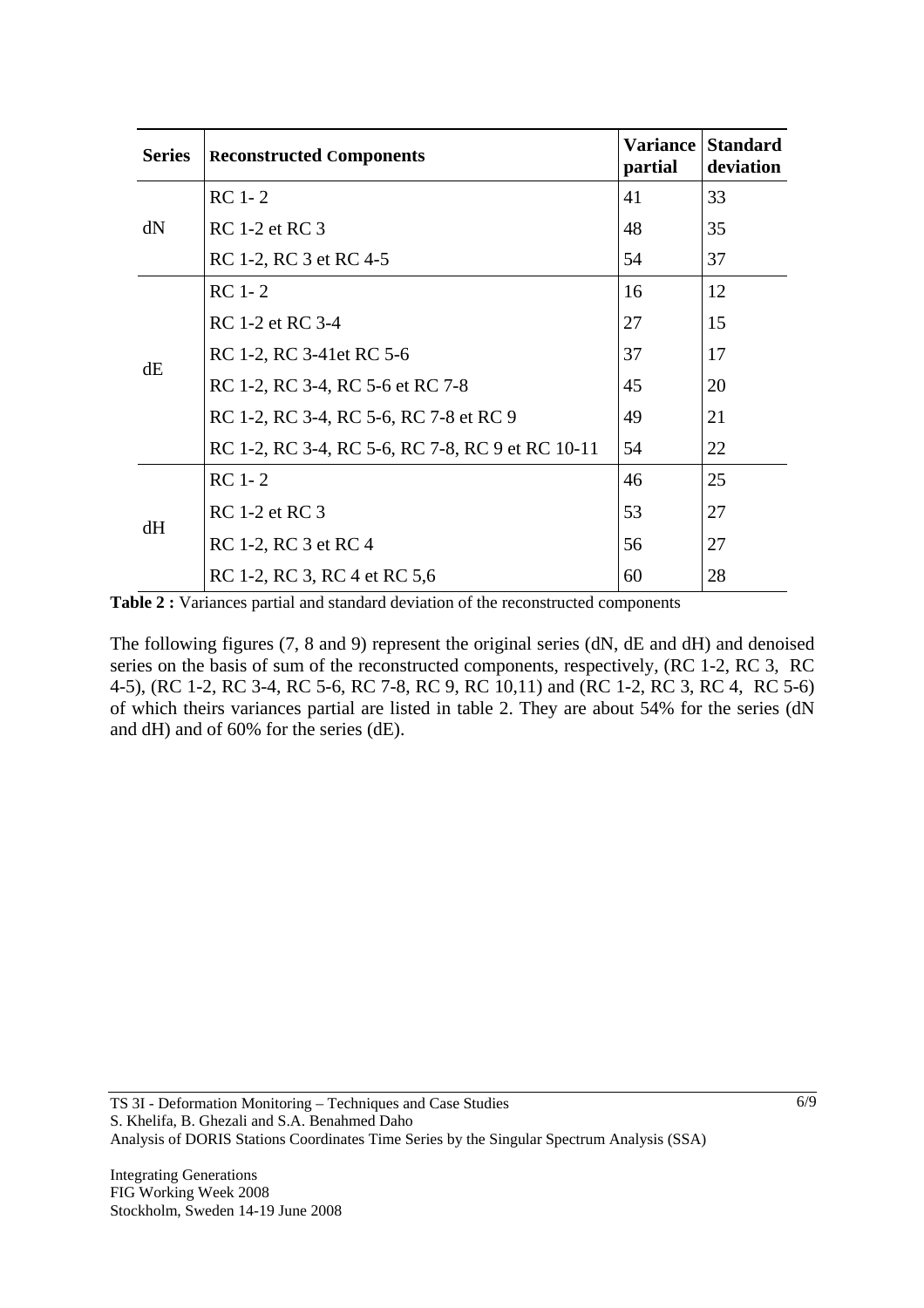

**Figure 9** : Component (dE) original and denoised

The table 3 give the statistics of the components (dN, dE and dH) before and after the reconstruction of the signal . We remark that the standard deviation (STD) of the initial series was augmented after the reconstruction which remains dependent on the number of the reconstructed components representing the true signal. Indeed, for example the standard deviation of the reconstructed series (dE) is 12mm (table 2) on the basis of the reconsstructed component RC 1-2 and 22mm on the basis of reconsstructed components (RC 1-2, RC 3-4, RC 5-6, RC 7-8, RC 9 and RC 10,11) to compare with the 20mm of the initial series.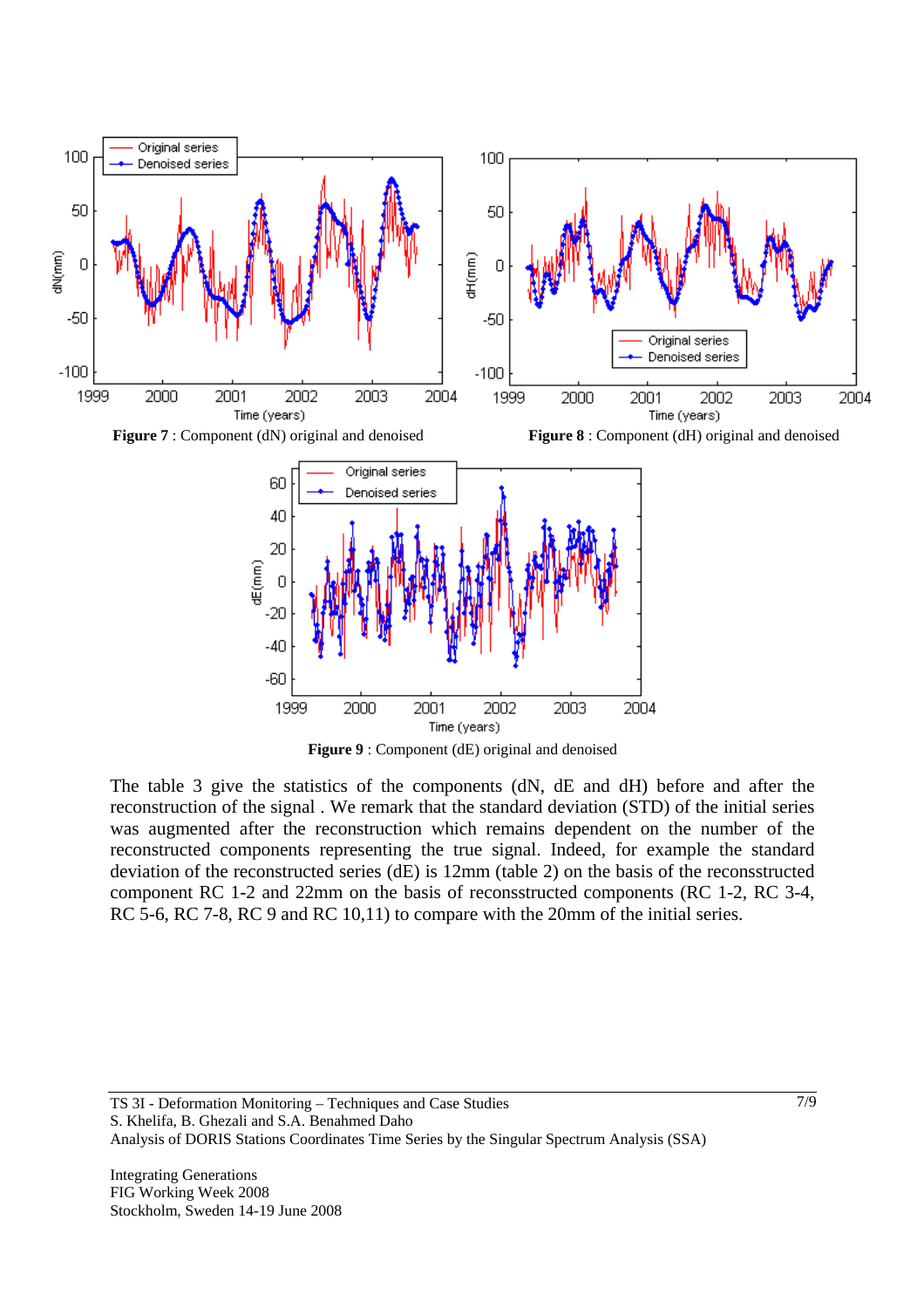| <b>Series</b> |                 | <b>Minimum</b> | <b>Maximum</b> | <b>Mean</b> | STD |
|---------------|-----------------|----------------|----------------|-------------|-----|
| (dN)          | Original series | $-79$          | 82             |             | 34  |
|               | Denoised series | -54            | 79             |             | 37  |
| (dE)          | Original series | -47            | 45             |             | 20  |
|               | Denoised series | $-53$          | 57             | $\theta$    | 22  |
| (dH)          | Original series | -48            | 73             |             | 26  |
|               | Denoised series | -49            | 56             |             | 28  |

**Table 3 :** Statistics of denoised components (dN, dE and dH) [mm]

### **4. CONCLUSION**

The statistical study of the geodetic time series is a field of research which is currently in a phase of development of analysis methods adapted to the criteria of this new geodesy at four dimensions. The work presented through this paper is a contribution to these methodological developments.

The application of method SSA to the weekly series of sets of residual coordinates of the station DORIS (SYPB), permits to us to better highlight the trend and the periodic components of these series. Indeed, we have clearly identify and quantify a periodic signal at one year and a light trend for the two series (dN) and (dH). Nevertheless, to extract the noise from the original signal, this method presents difficulties at the level of the determination of the number of eigenvalues to take into account to represent the true signal. The results obtained showed that these series are affected by a significant noise and that the increase of principal reconstructed components (true signal) involved the augmentation in the standard deviation of the series denoised compared to original series.